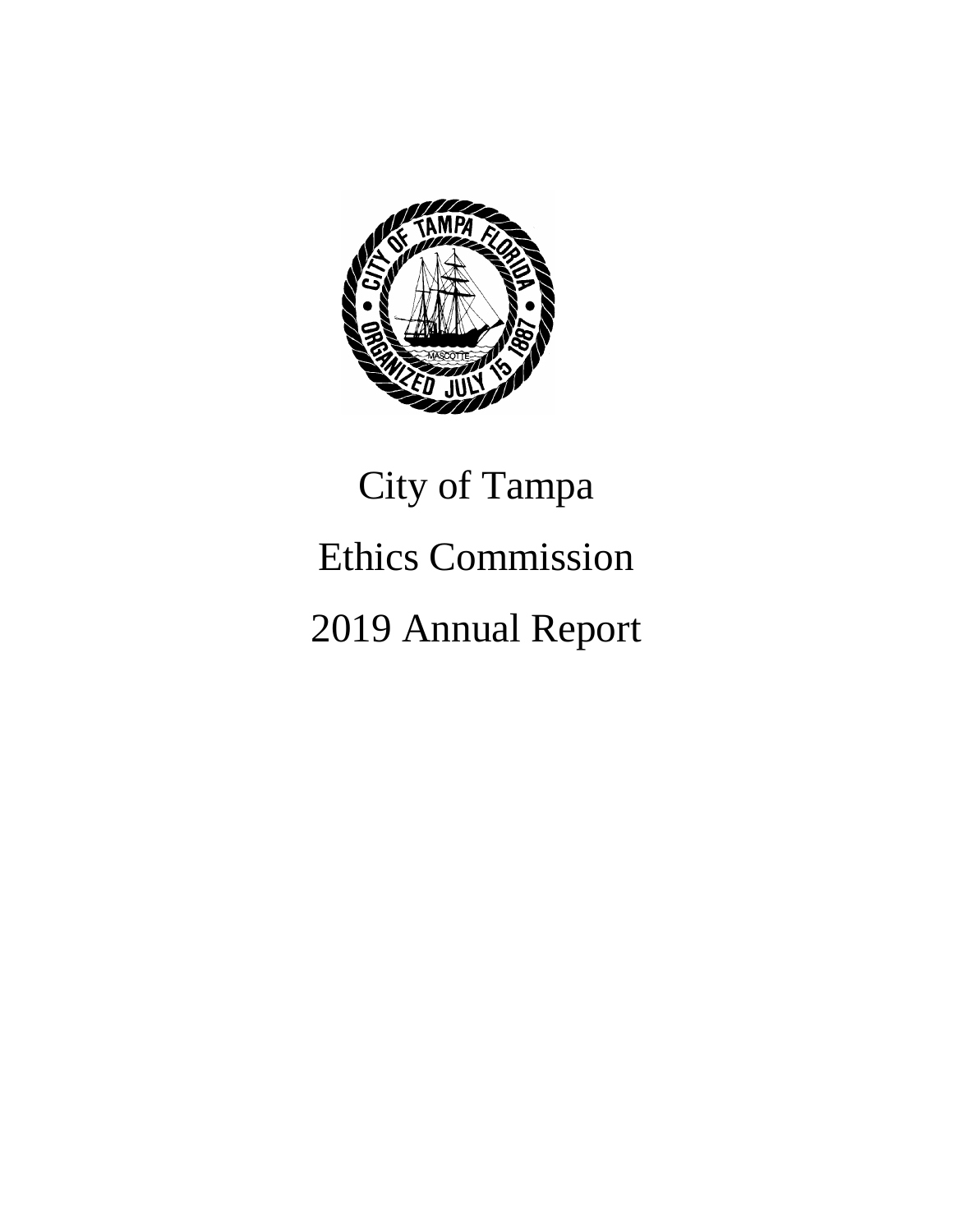City of Tampa Ethics Commission 2018-2019

#### Commission Members

Stuart C. Markman, Chairman

Carolyn Bricklemyer, Vice-Chairman

Dr. John Belohlavek

Manuel Menendez, Jr.

Chip Fletcher (to be sworn in)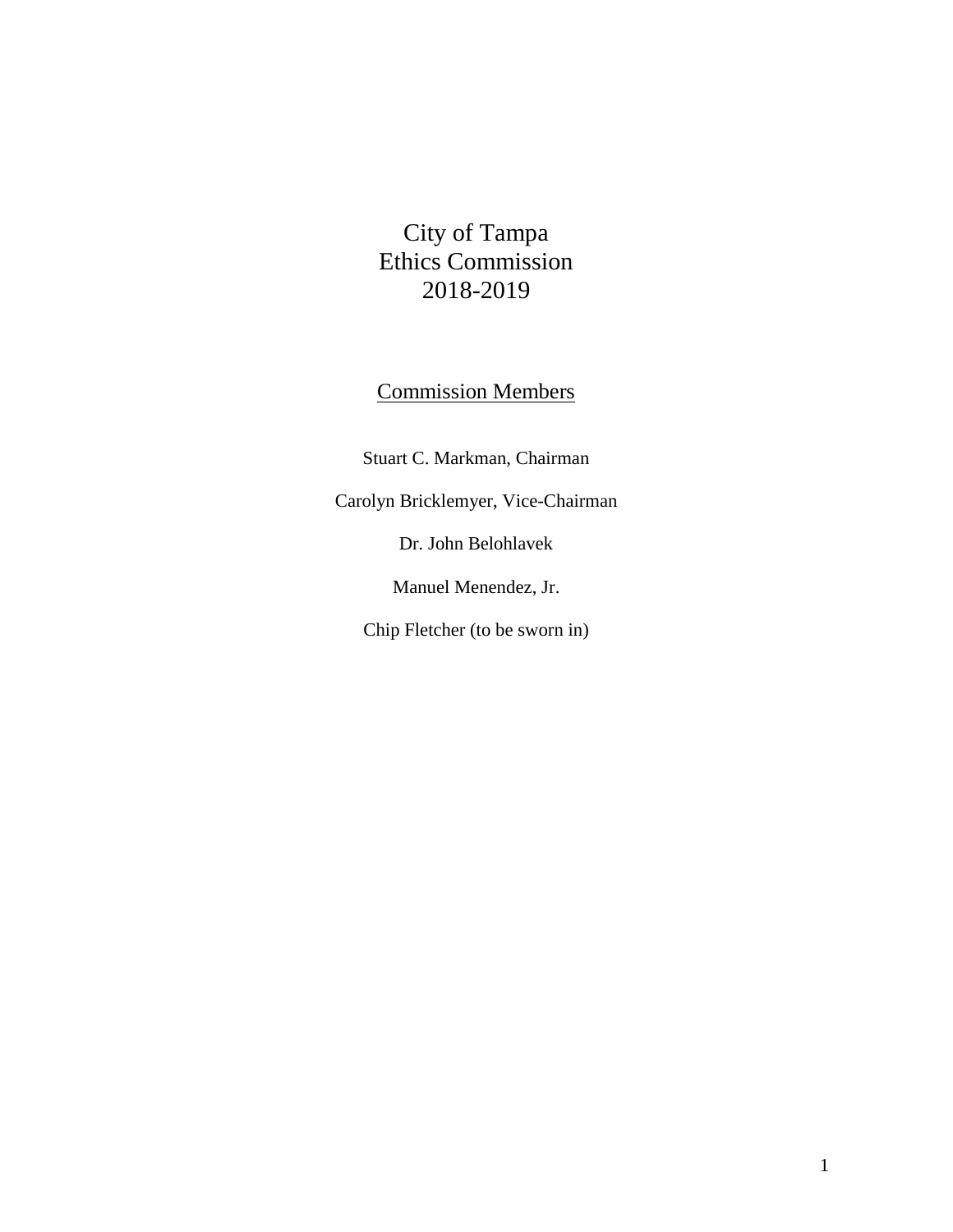#### The Ethics Commission

The City of Tampa Code of Ethics (Section 2-650), effective January 1, 2004, "created and established the City of Tampa Ethics Commission to administer the code of ethics for City officials and employees."

The Ethics Commission is composed of five volunteer members who serve staggered terms. For the initial commission composition, the code provided that two members would serve two-year terms and three members would serve four-year terms, after which the cycle of appointment continues, with four-year terms for all future appointees. Ordinance 2017-61 was passed by Tampa City Council on April 20, 2017, because of the unavailability of the Chief Judge of the Thirteenth Judicial Circuit to make the two appointments to the Ethics Commission. The amendment provides that appointments will now be made as follows:

- **President of the Hillsborough County Bar Association** Two appointments with the following qualifications:
	- (1) Former Federal Judge, or former U.S. Magistrate, or former State Court Judge;
	- (2) Former U.S. Attorney or Assistant U.S. Attorney, former State Attorney or Assistant State Attorney, former County Attorney or Assistant County Attorney, or former City Attorney or Assistant City Attorney.
- **Dean of the Stetson University School of Law** One appointment with the following qualifications:

Full time or adjunct faculty member who is knowledgeable in legal ethics.

- **President of the University of South Florida or University of Tampa** One shared appointment with the following qualifications: Full time or adjunct faculty member who is knowledgeable in ethics.
- **Mayor** one appointment with the following qualifications: Has held elective office at the local level prior to appointment.

Each member must be a resident of the City of Tampa. Additionally, while serving on the Commission, each member cannot hold or campaign for elective office or hold office in any political party or political committee, actively participate in or contribute to any political campaign for City office, be employed by the City of Tampa, or allow his or her name to be used by a campaign in support of or against any candidate for city office or any city referendum or other city ballot question.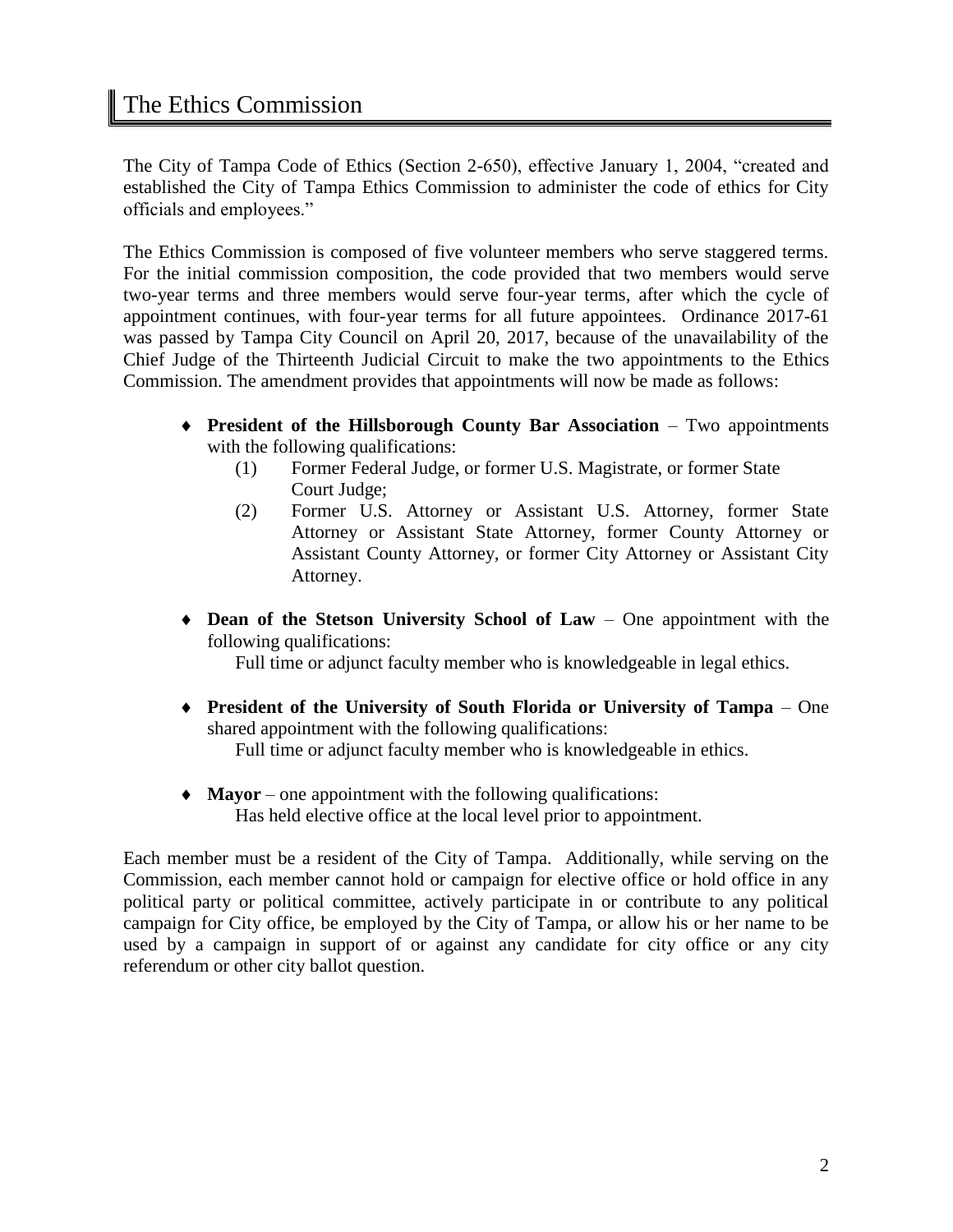### Meetings

For the 2018-2019 term, the Commissioners elected Stuart C. Markman to serve as their Chairman and Carolyn Bricklemyer as Vice-chairman. Carolyn Bricklemyer was re-appointed by Mayor Bob Buckhorn to serve a four year term.

During the annual period, the Commission held one meeting. All meetings of the Commission were duly posted for public notice and the minutes were transcribed and approved by the Commission. The Commission's Rules and Regulations (see Appendix A of this report) provide further information regarding the conduct of meetings and its process.

Meetings of the Ethics Commission were held on the following dates:

August 23, 2018